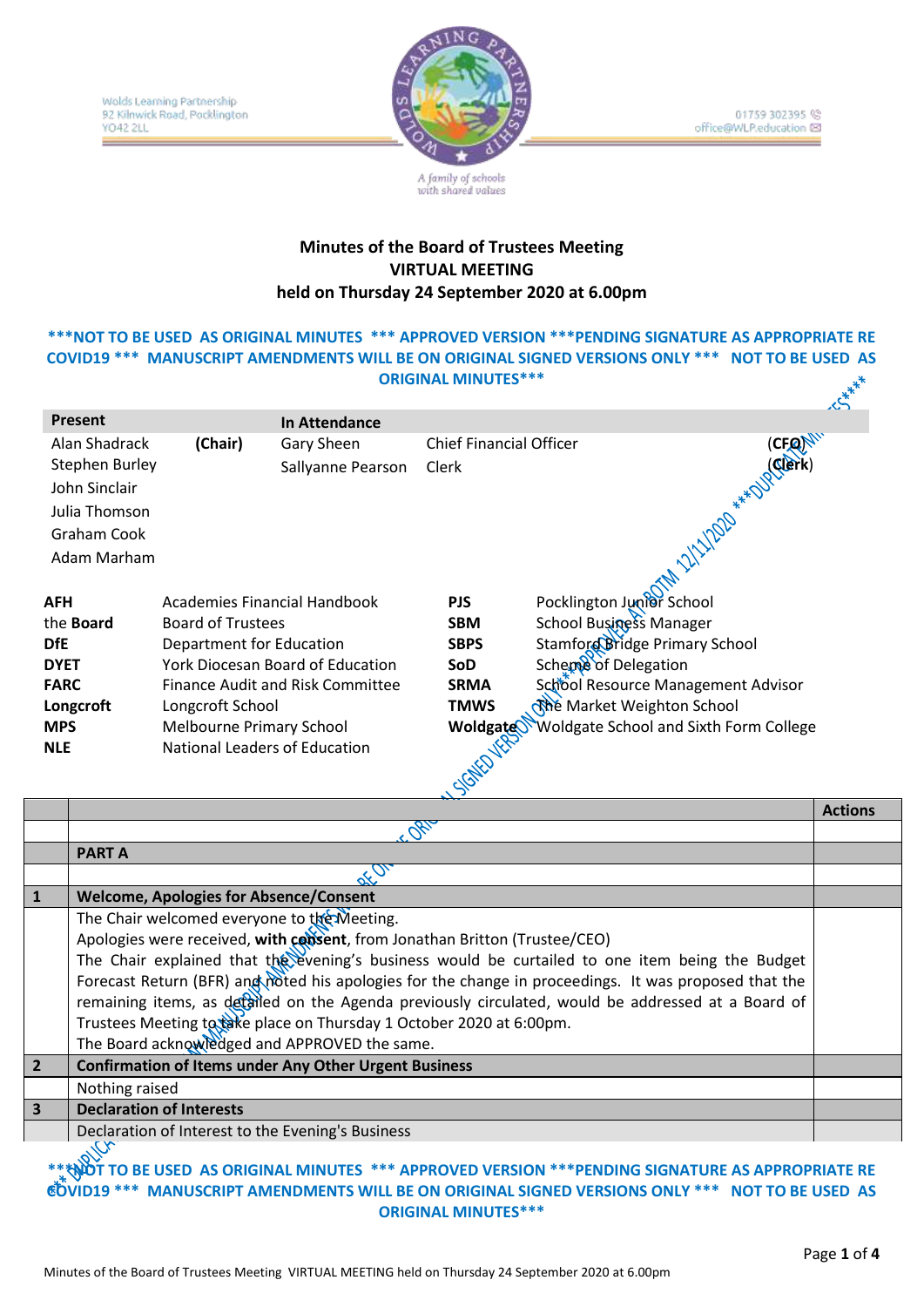

01759 302395 office@WLP.education

## **Minutes of the Board of Trustees Meeting VIRTUAL MEETING held on Thursday 24 September 2020 at 6.00pm**

### **\*\*\*NOT TO BE USED AS ORIGINAL MINUTES \*\*\* APPROVED VERSION \*\*\*PENDING SIGNATURE AS APPROPRIATE RE COVID19 \*\*\* MANUSCRIPT AMENDMENTS WILL BE ON ORIGINAL SIGNED VERSIONS ONLY \*\*\* NOT TO BE USED AS**<br>\*\*\* ORIGINAL MINUTES \*\*\* **ORIGINAL MINUTES\*\*\***

|                |                                                                                                                                                                                                                                                                                                                                                                                                                                                                                                                                                                                                                                                                                                                                                                                                                                                                                                                                                                                                                                                                                                                                                                                                                                                                                                                                                                                                                                                                                                                                                                                                                                                                                                                                                                                                                                                                                                                                                                                                                                                                                                                                                                                                                                                                                                                                                       | تىر |
|----------------|-------------------------------------------------------------------------------------------------------------------------------------------------------------------------------------------------------------------------------------------------------------------------------------------------------------------------------------------------------------------------------------------------------------------------------------------------------------------------------------------------------------------------------------------------------------------------------------------------------------------------------------------------------------------------------------------------------------------------------------------------------------------------------------------------------------------------------------------------------------------------------------------------------------------------------------------------------------------------------------------------------------------------------------------------------------------------------------------------------------------------------------------------------------------------------------------------------------------------------------------------------------------------------------------------------------------------------------------------------------------------------------------------------------------------------------------------------------------------------------------------------------------------------------------------------------------------------------------------------------------------------------------------------------------------------------------------------------------------------------------------------------------------------------------------------------------------------------------------------------------------------------------------------------------------------------------------------------------------------------------------------------------------------------------------------------------------------------------------------------------------------------------------------------------------------------------------------------------------------------------------------------------------------------------------------------------------------------------------------|-----|
|                | Nothing raised                                                                                                                                                                                                                                                                                                                                                                                                                                                                                                                                                                                                                                                                                                                                                                                                                                                                                                                                                                                                                                                                                                                                                                                                                                                                                                                                                                                                                                                                                                                                                                                                                                                                                                                                                                                                                                                                                                                                                                                                                                                                                                                                                                                                                                                                                                                                        |     |
|                | Changes/amendments to completed annual Pecuniary Interest Form                                                                                                                                                                                                                                                                                                                                                                                                                                                                                                                                                                                                                                                                                                                                                                                                                                                                                                                                                                                                                                                                                                                                                                                                                                                                                                                                                                                                                                                                                                                                                                                                                                                                                                                                                                                                                                                                                                                                                                                                                                                                                                                                                                                                                                                                                        |     |
|                | Nothing raised                                                                                                                                                                                                                                                                                                                                                                                                                                                                                                                                                                                                                                                                                                                                                                                                                                                                                                                                                                                                                                                                                                                                                                                                                                                                                                                                                                                                                                                                                                                                                                                                                                                                                                                                                                                                                                                                                                                                                                                                                                                                                                                                                                                                                                                                                                                                        |     |
| $\overline{a}$ | <b>Finance Update</b>                                                                                                                                                                                                                                                                                                                                                                                                                                                                                                                                                                                                                                                                                                                                                                                                                                                                                                                                                                                                                                                                                                                                                                                                                                                                                                                                                                                                                                                                                                                                                                                                                                                                                                                                                                                                                                                                                                                                                                                                                                                                                                                                                                                                                                                                                                                                 |     |
|                | The following items were made available to the Board, as part of the Agenda Pack, for their prior review<br>and scrutiny: (1) Medium Term Financial Plan 2020-25 and BFR Submission (2) BFR Submission<br>Appendix 1 (3) BFR Submission Appendix 2 (4) BFR Template Appendix 3                                                                                                                                                                                                                                                                                                                                                                                                                                                                                                                                                                                                                                                                                                                                                                                                                                                                                                                                                                                                                                                                                                                                                                                                                                                                                                                                                                                                                                                                                                                                                                                                                                                                                                                                                                                                                                                                                                                                                                                                                                                                        |     |
|                |                                                                                                                                                                                                                                                                                                                                                                                                                                                                                                                                                                                                                                                                                                                                                                                                                                                                                                                                                                                                                                                                                                                                                                                                                                                                                                                                                                                                                                                                                                                                                                                                                                                                                                                                                                                                                                                                                                                                                                                                                                                                                                                                                                                                                                                                                                                                                       |     |
|                | Update on completion and submission 2020 Budget Forecast Return Three Year (BFR3Y) : Deadline : 29<br>September 2020                                                                                                                                                                                                                                                                                                                                                                                                                                                                                                                                                                                                                                                                                                                                                                                                                                                                                                                                                                                                                                                                                                                                                                                                                                                                                                                                                                                                                                                                                                                                                                                                                                                                                                                                                                                                                                                                                                                                                                                                                                                                                                                                                                                                                                  |     |
|                | The CFO, by way of summary, noted that the Board had previously APPROVED a Medium Term Financial<br>Plan and Consolidated Budget Forecast Return at a duly convened Meeting held in July 2020.<br>The CFO explained that, at that point in time, the release of the ESFA's BFR Template had been delayed<br>and it had not been possible for the CFO to complete it for the Board to review prior to the end of the<br>academic term.<br>The CFO reported that the ESFA had subsequently released the BFR Template which detailed only one<br>year budget forecast was required. The CFO confirmed this had been completed for the 2020/2021<br>period and was available to view as part of the Agenda Pack.<br>The CFO reported that the BFR Template had been largely completed in accordance with the detail<br>previously APPROVED in the Medium Term Financial Plan and BFR but went on to explain that some<br>necessary adjustment had been required as a result of the formalisation of the Pay Award for Teachers<br>which had been granted, at a slightly higher value than predicted, over the summer holiday period.<br>The CFO provided detail surrounding adjustments made and explained a slight adverse impact to<br>financial projections as a result. It was confirmed that the BFR template reflected this position.<br>The CFO provided a summary overview of the details required on the BFR Template to the Board<br>including reference to devolved capital and the repayment of the ESFA conversion loan. The CFO noted<br>the submission deadline was 29 October 2020.<br>The CFO invited questions<br>The Board challenged for an understanding as to why SBPS was incurring comparatively greater<br>expenditure especially in respect of Agency Staff. The CFO explained this was owing, in part, to the<br>level of EHCP support required at the school - some of which was matched from respective funding but<br>not all. It was put forward that agency staff costs were comparatively higher but these were to be<br>addressed going forward. SRMA scrutiny was noted with it being put forward that although a deficit was<br>noted in the 2019/2020 period a balanced budget was demonstrable going forward.<br>The Board challenged whether the circa -£500k carry forward incorporated carry forward from all of |     |
|                | ।<br>NOT TO BE USED  AS ORIGINAL MINUTES  *** APPROVED VERSION ***PENDING SIGNATURE AS APPROPRIATE RE                                                                                                                                                                                                                                                                                                                                                                                                                                                                                                                                                                                                                                                                                                                                                                                                                                                                                                                                                                                                                                                                                                                                                                                                                                                                                                                                                                                                                                                                                                                                                                                                                                                                                                                                                                                                                                                                                                                                                                                                                                                                                                                                                                                                                                                 |     |
|                | <b>COVID19 *** MANUSCRIPT AMENDMENTS WILL BE ON ORIGINAL SIGNED VERSIONS ONLY *** NOT TO BE USED AS</b>                                                                                                                                                                                                                                                                                                                                                                                                                                                                                                                                                                                                                                                                                                                                                                                                                                                                                                                                                                                                                                                                                                                                                                                                                                                                                                                                                                                                                                                                                                                                                                                                                                                                                                                                                                                                                                                                                                                                                                                                                                                                                                                                                                                                                                               |     |

**ORIGINAL MINUTES\*\*\***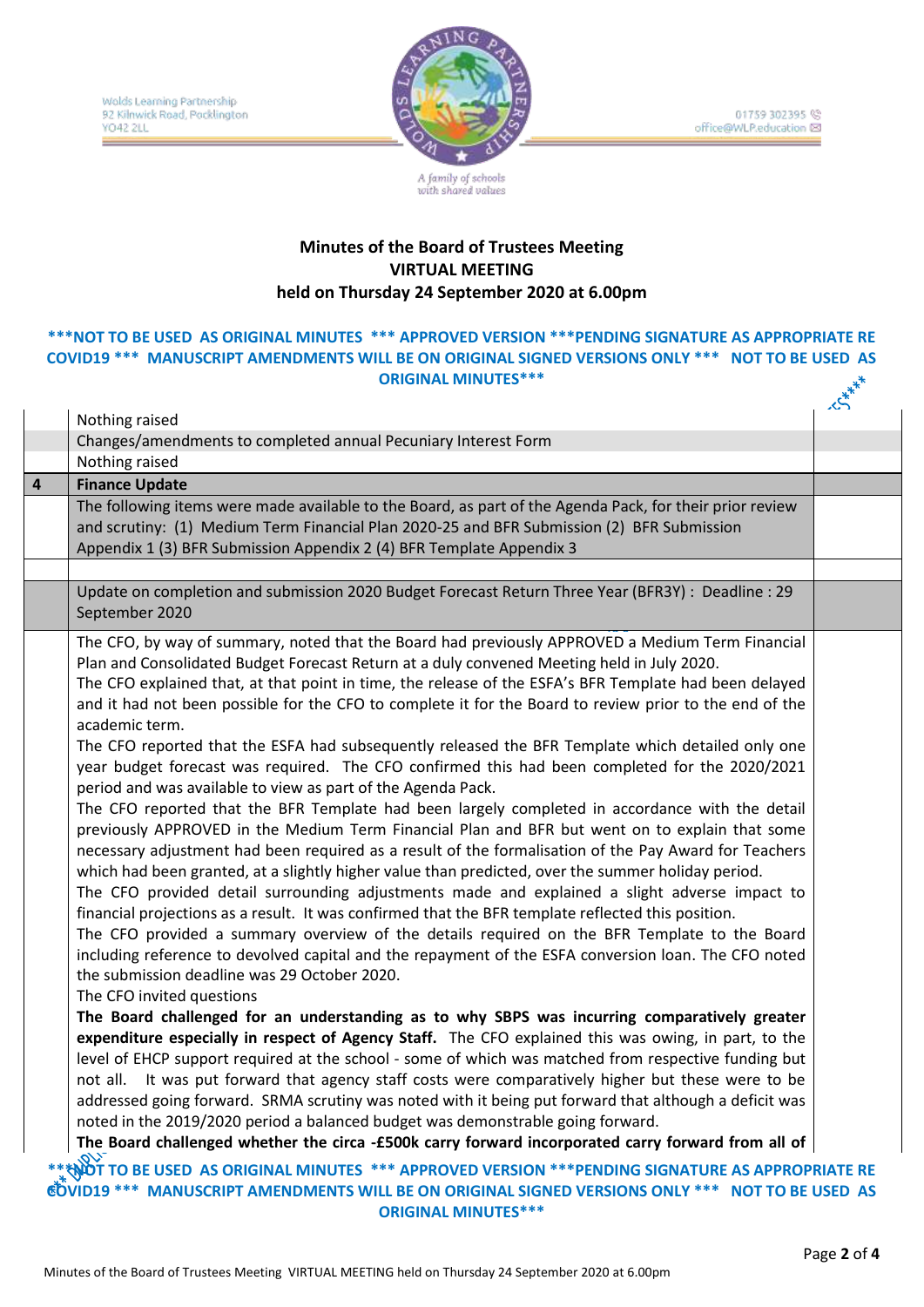Wolds Learning Partnership 92 Kilnwick Road, Pocklington **YO42 2LL** ÷



01759 302395 (2) office@WLP.education ⊠

## **Minutes of the Board of Trustees Meeting VIRTUAL MEETING held on Thursday 24 September 2020 at 6.00pm**

with shared values

#### **\*\*\*NOT TO BE USED AS ORIGINAL MINUTES \*\*\* APPROVED VERSION \*\*\*PENDING SIGNATURE AS APPROPRIATE RE COVID19 \*\*\* MANUSCRIPT AMENDMENTS WILL BE ON ORIGINAL SIGNED VERSIONS ONLY \*\*\* NOT TO BE USED AS ORIGINAL MINUTES\*\*\***  $x^*$

|   | the Academies within the WLP MAT The CFO confirmed that it did with both positive and negative<br>balances being calculated within the same.                                                                                                                                                      |             |
|---|---------------------------------------------------------------------------------------------------------------------------------------------------------------------------------------------------------------------------------------------------------------------------------------------------|-------------|
|   | The Board challenged why the funding for Pupil Premium Pupils reduced from 2021 onwards.<br>The                                                                                                                                                                                                   |             |
|   | CFO noted this was based on detail provided from the census - which indicated the number of pupils                                                                                                                                                                                                |             |
|   | requiring Pupil Premium Funding was reducing. It was put forward that the figures could increase if and                                                                                                                                                                                           |             |
|   | when funding was applied for.                                                                                                                                                                                                                                                                     |             |
|   | The Board noted the increase in the Pay Award for Teachers and challenged whether pay increments                                                                                                                                                                                                  |             |
|   | for support staff had been including within the financial projections The CFO confirmed they had.                                                                                                                                                                                                 |             |
|   | The Board APPROVED the BFR (one year template) as provided and requested it be submitted.                                                                                                                                                                                                         |             |
|   | The Chair made reference to concerns raised about the lack of availability and expediency in the return<br>of results of COVID19 testing.<br>Reference was made to the resulting impact on the availability of<br>teachers and the possible exposure to increasing cover/supply teacher costs.    |             |
|   | The CFO reported that the DfE had not released any specific information/guidance relating to<br>expenditure incurred to ensure cover/supply teachers for those teachers which were self-isolating whilst<br>awaiting COVID19 test results or self-isolating upon receipt of COVID19 test results. |             |
|   | The CFO noted a cover/supply teacher provision was included within the consolidated WLP MAT Budget                                                                                                                                                                                                |             |
|   | as was a general contingency provision - which could be utilised in extreme circumstances. The CFO                                                                                                                                                                                                |             |
|   | reported that no immediate concern surrounding the cover/supply teacher budget was being put                                                                                                                                                                                                      |             |
|   | forward but noted that if the situation continued, for a sustained period of time, the WLP MAT would                                                                                                                                                                                              |             |
|   | need to address this.<br>The Chair requested that the CFO collate the costs of cover/supply teachers across the WLP MAT and                                                                                                                                                                       | CFO / FARC  |
|   | present the results at the next FARC Meeting. The CFO confirmed he would do this                                                                                                                                                                                                                  |             |
|   | The Board challenged whether the budget line for cover/supply teachers would be used for personnel                                                                                                                                                                                                |             |
|   | within the MAT Central Team, if required. The CFO reported that it would not but the contingency                                                                                                                                                                                                  |             |
|   | provision could be utilised if required. It was clarified that the 2020/2021 budget did account for the                                                                                                                                                                                           |             |
|   | cost of one acting position to cover an absence within MAT Central.                                                                                                                                                                                                                               |             |
|   | It was requested that capacity at MAT Central be added to the Agenda of the next FARC Meeting                                                                                                                                                                                                     | <b>FARC</b> |
| 5 | <b>Any Other Urgent Business</b>                                                                                                                                                                                                                                                                  |             |
|   | Nothing raised.                                                                                                                                                                                                                                                                                   |             |
| 6 | <b>Date of Next Meeting</b>                                                                                                                                                                                                                                                                       |             |
|   | Board of Trustees Meeting: Thursday 1 October 2020                                                                                                                                                                                                                                                |             |

The Meeting close at 6:26pm

**\*\*\*NOT TO BE USED AS ORIGINAL MINUTES \*\*\* APPROVED VERSION \*\*\*PENDING SIGNATURE AS APPROPRIATE RE COVID19 \*\*\* MANUSCRIPT AMENDMENTS WILL BE ON ORIGINAL SIGNED VERSIONS ONLY \*\*\* NOT TO BE USED AS ORIGINAL MINUTES\*\*\***